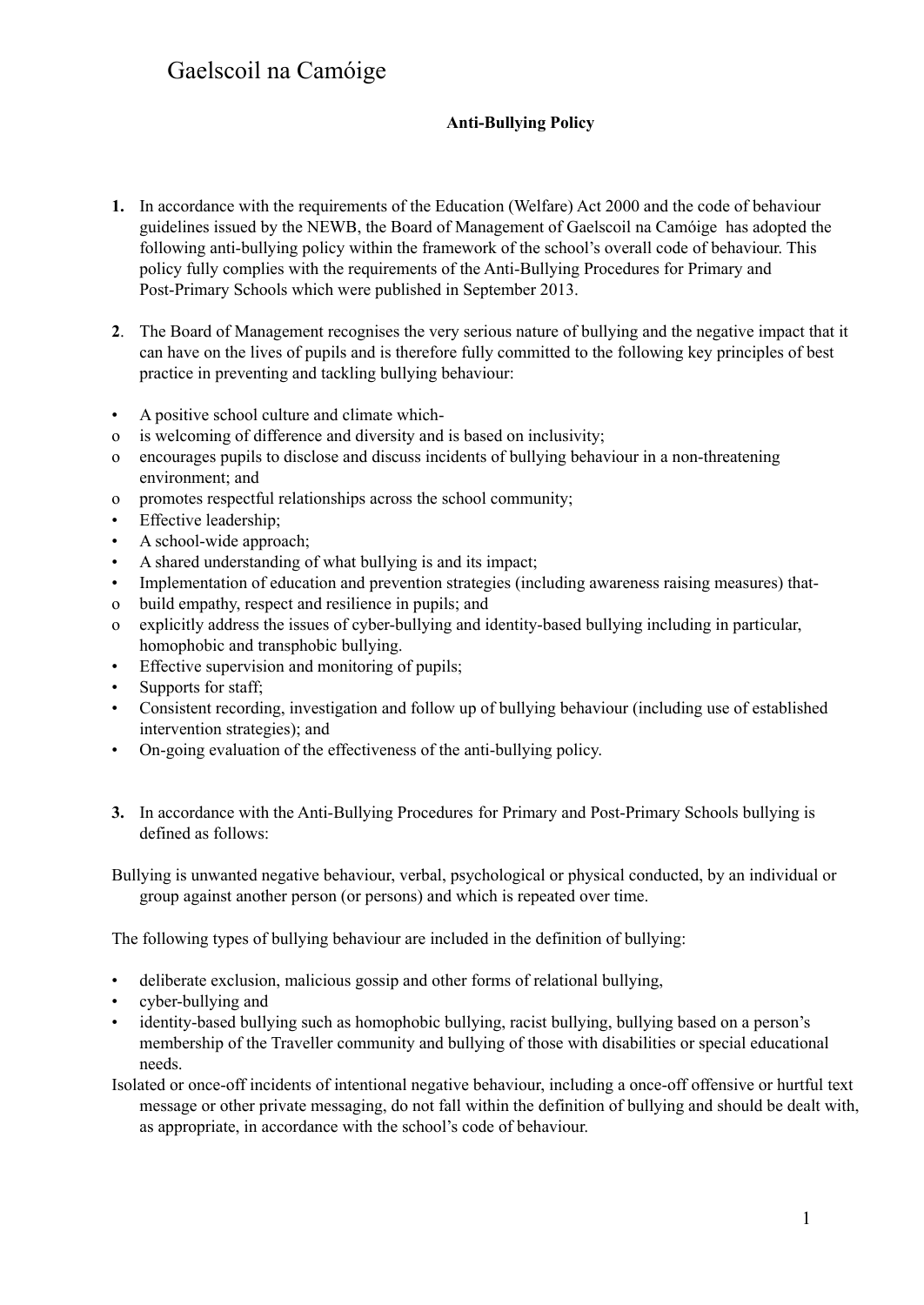- However, in the context of this policy, placing a once-off offensive or hurtful public message, image or statement on a social network site or other public forum where that message, image or statement can be viewed and/or repeated by other people will be regarded as bullying behaviour.
- Negative behaviour that does not meet this definition of bullying will be dealt with in accordance with the school's code of behaviour.
- Additional information on different types of bullying is set out in Section 2 of the Anti-Bullying Procedures for Primary and Post-Primary Schools.
- **4.** The relevant teacher(s) for investigating and dealing with bullying is (are) as follows: (see Section 6.8 of the Anti-Bullying Procedures for Primary and Post-Primary Schools):
- 1.The Class Teacher
- 2. The Deputy Principal- Eimear Billings
- 3. The Principal- Aoife Ní Raghallaigh
- 4. The Board of Management
- The education and prevention strategies (including strategies specifically aimed at cyber- bullying and identity-based bullying including in particular, homophobic and transphobic bullying) that will be used by the school are as follows (see Section 6.5 of the Anti-Bullying Procedures for Primary and Post-Primary Schools):

Our school climate encourages respect, trust, care, consideration and support for others.

- As pupils model their behaviour on the behaviour of adults, Principal and teachers are careful to act as good role-models and not misuse our authority. Moreover, we should be firm, clear and consistent in our disciplinary measures. We favour techniques based on positive motivation more than methods that are based on threat and fear.
- Note: Factors having their origins in differences or conflicts between parties outside the school may contribute to increased incidents of bullying within the school.

Periodic summary reports to the Board of Management

- At least once in every school term, the Principal must provide a report to the Board of Management setting out:
- (i) the overall number of bullying cases reported (by means of the bullying recording template published by the Department of Education and Skills) since the previous report to the Board and
- (ii) confirmation that all cases referred to at (i) above have been or are being, dealt with in accordance with the school's anti-bullying policy and the Anti- Bullying Procedures for Primary and Post-Primary schools.
- The minutes of the Board of Management meeting must record the above but in doing so must not include any identifying details of the pupils involved.
- Raising the awareness of bullying as a form of unacceptable behaviour with school management, teachers, pupils and parents/guardians.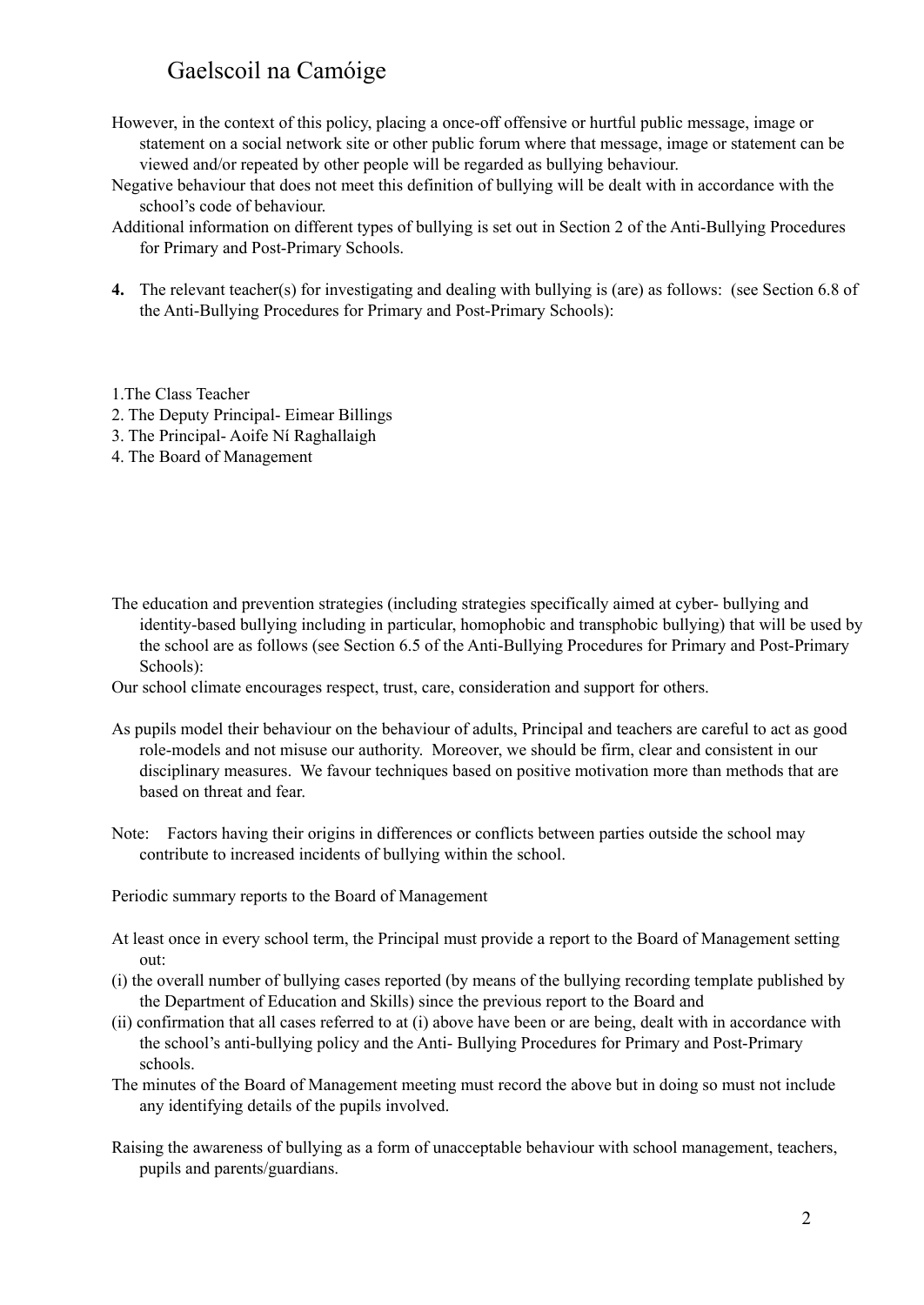- Gaelscoil na Camóige, is committed to raising the awareness of bullying in our school community so that we are more alert to it and its harmful effects. This will be done by:
- 1. Circulation of School Policy and availability of resource materials. Policy to be issued annually, at the start of the year to parents.
- 2. Meeting and talks for parents organised by CAIRDE Parent's Committee-
- 3. Friendship Week annually.
- 4. .Programmes such as Stay Safe/Bí Sábháilte Programme already in use in our school and further programmes, e.g. Human Development Programme will be used to help address the problem of bullying behaviour.
- 5.Anti- Bullying Workshops annually for Senior classes- 5th & 6th emphasis on supporting both the victim and the bully
- 6 Gardaí Visit Annually- 5th & 6th Class
- 7. In-service courses for teachers on aspects of bullying behaviour to raise awareness and develop techniques to deal with such behaviour.
- 8 Special Assembly for all classes based on the theme of Bullying once a term.
- 9 "Worry Box" in every class
- 10 Resources from Webwise during Safer Internet Day & Lessons for Senior Classes

5. The school's procedures for investigation, follow-up and recording of bullying behaviour and the established intervention strategies used by the school for dealing with cases of bullying behaviour are as follows (see Section 6.8 of the Anti-Bullying Procedures for Primary and Post-Primary Schools) :

#### **Procedures for Noting and Reporting an incident of Bullying Behaviour**.

In this school we have a "Record of Bullying Behaviour"

- 1. In this school we have a "Record of Bullying Behaviour" procedure for the formal noting and reporting of an incident of bullying behaviour and this such procedure should be seen to be an integral part of the Code of Behaviour and Discipline in the school. This system should, also, provide for early detection of signs of indiscipline and/or significant change in mood or behaviour of pupils.
- 2. All reports of bullying, no matter how trivial, should be noted, investigated and dealt with by teachers. In that way pupils will gain confidence in "telling". This confidence factors is of vital importance.
- 3. All cases of bullying behaviour by pupils should be referred immediately to the Principal.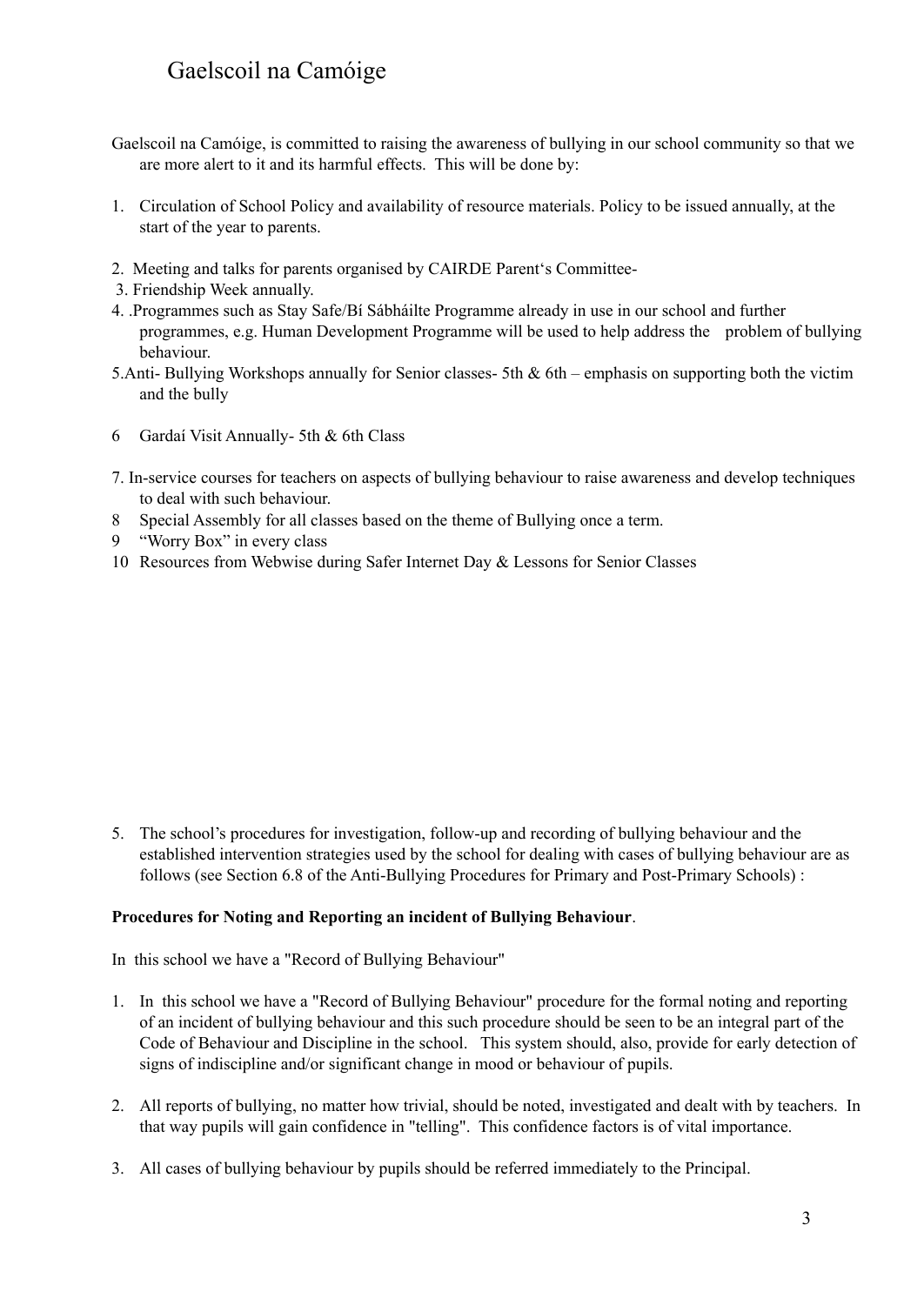- 4. Parents or guardians of victims and bullies should be informed by the Class Teacher or Principal earlier rather than later of incidents so that they are given the opportunity of discussing the matter. They are then in a position to help and support their children before a crisis occurs.
- 5. The classroom teacher is the appropriate person to whom Parents/guardians can make their enquiries regarding incidents of bullying behaviour which they might suspect or that have come to their attention through their children or other parents/guardians.
- 6. It should be made clear to all pupils that when they report incidents of bullying they are not telling tales, but are behaving responsibly.
- 7. Individual teachers should record and take appropriate measures regarding reports of bullying behaviour in accordance with the school's policy and Code of Behaviour and Discipline.
- 8. Non-teaching staff such as secretaries, caretakers, cleaners should be encouraged to report any incidents of bullying behaviour witnessed by them, or mentioned to them, to the appropriate member of staff.
- 9. In the case of a complaint regarding a staff member, this should normally in the first instance be raised with the staff member in question and if necessary, with the Principal.
- 10. Where cases relating to either a pupil or a teacher remain unresolved at school level, the matter should be referred to the School's Board of Management.
- 11. In the event that a parent has exhausted the school's complaints procedures and is still not satisfied, the school must advise the parents of their right to make a complaint to the Ombudsman for Children.

#### **Procedures for Investigating and Dealing with Bullying.**

- Teachers are best advised to take a calm, unemotional problem-solving approach when dealing with incidents of bullying behaviour reported by either pupils, staff or parents/guardians. Such incidents are best investigated outside the classroom situation to avoid the public humiliation of the victim or the pupil engaged in bullying behaviour. In any incident of bullying, the teacher should speak separately to the pupils involved, in an attempt to get both sides of the story. All interviews should be conducted with sensitivity and with due regard to the rights of all pupils concerned. Pupils who are not directly involved can also provide very useful information in this way.
- 1.When analysing incidents of bullying behaviour seek answers to questions of what, where, when, who and why. This should be done in a calm manner, setting an example in dealing effectively with a conflict in a non-aggressive manner.
- 2.If a gang is involved, each member should be interviewed individually and then the gang should be met as a group. Each member should be asked for his/her account of what happened to ensure that everyone is clear about what everyone else has said.
- 3.If it is concluded that a pupil has engaged in bullying behaviour, it should be made clear to him/her how he/she is in breach of the Code of Behaviour and Discipline and try to get him/her to see the situation from the victim's point of view.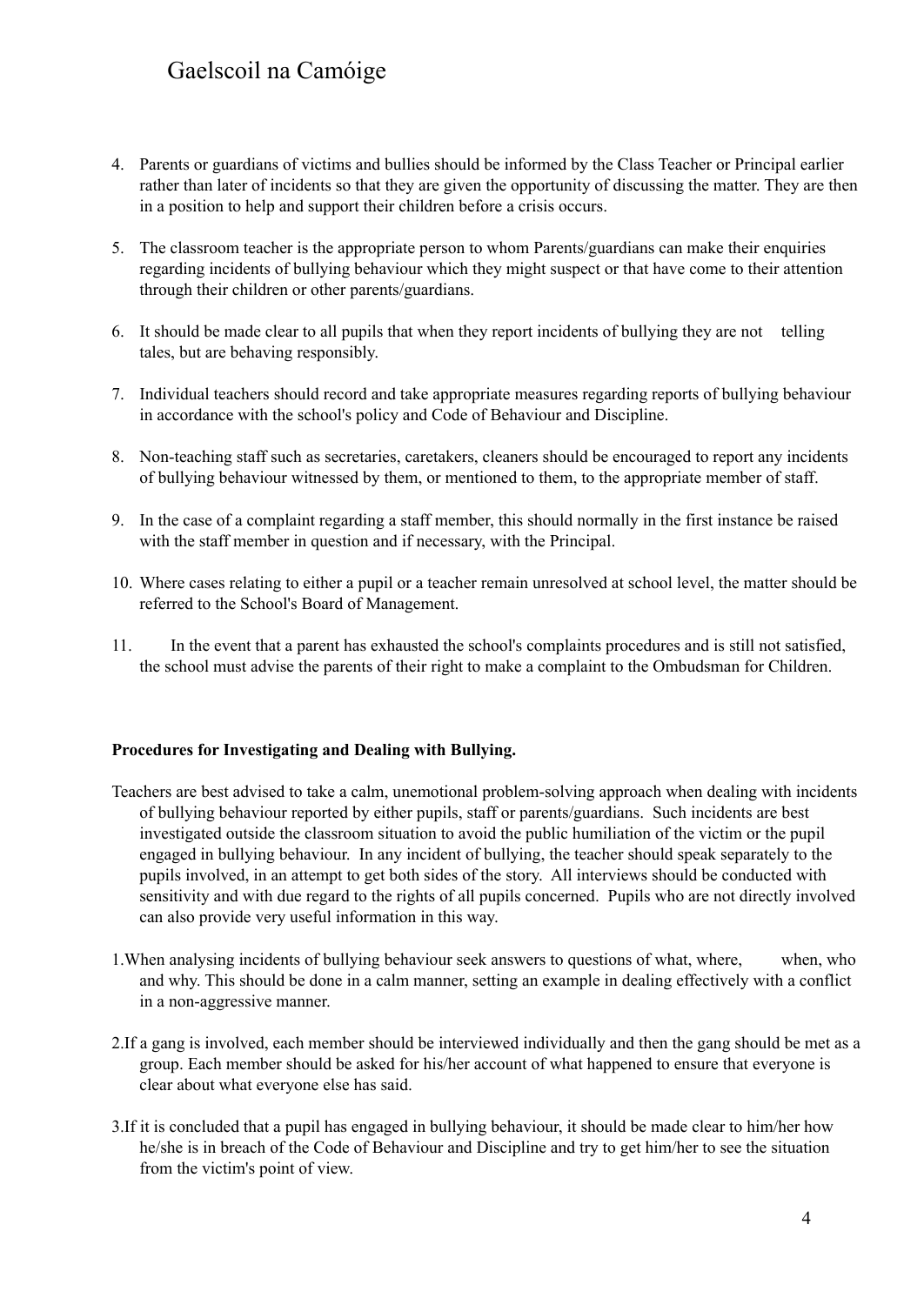- 4.Each member of the gang should be helped to handle the possible pressures that often face them from the other members after an interview by the teacher.
- 5. The Deputy Principal can become involved in the questioning process at this stage to provide support to the Class teacher if this is deemed necessary. This would help to resolve the situation before the Principal is actively involved.
- 6.Teachers who are investigating cases of bullying behaviour should keep a written record of their discussions with those involved. The teachers will use the template for recording bullying behaviour as issued in the Department of Education and Skills Anti-Bullying procedures for Primary and Post Primary schools. It may also be appropriate or helpful to ask those involved to write down their account of the incident.
- 7.In cases where it has been determined that bullying behaviour has occurred, meet with the parents or guardians of the two parties involved as appropriate. Explain the actions being taken and the reasons for them, referring them to the school policy. Discuss ways in which they can reinforce or support the actions taken by the school.
- 8.Arrange follow-up meetings with the two parties involved separately with a view to possibly bringing them together at a later date if the victim is ready and agreeable. This can have a therapeutic effect.
- **6.** The school's programme of support for working with pupils affected by bullying is as follows (see Section 6.8 of the Anti-Bullying Procedures for Primary and Post-Primary Schools) :
- Pupils involved in bullying behaviour need assistance on an ongoing basis. For those low in self-esteem opportunities should be developed to increase feelings of self-worth. Pupils who engage in bullying behaviour may need to be provided a Social/ Emotional/Behavioural Intervention Plan to help them learn other ways of meeting their needs without violating the rights of others. Victims may need intervention and opportunities to participate in activities designed to raise their self-esteem and to develop their friendship and social skills whenever this is needed.
- Pupils who observe incidents of bullying behaviour should be encouraged to discuss them with teachers. Follow up support will be provided by teachers for children who observe Bullying behaviour- Workshops in Self-confidence, Managing Emotions, Self-Esteem will be provided, if necessary.

A copy of this policy has been made available to all relevant parties.

- (1) It will be promoted by the school managerial authorities within the school on a repeated basis with particular attention being given to incoming pupils and their parents.
- (2) We would ask everyone to co-operate in implementing the policy.
- The effectiveness of this policy will be monitored and evaluated. It will be subject to review at regular intervals